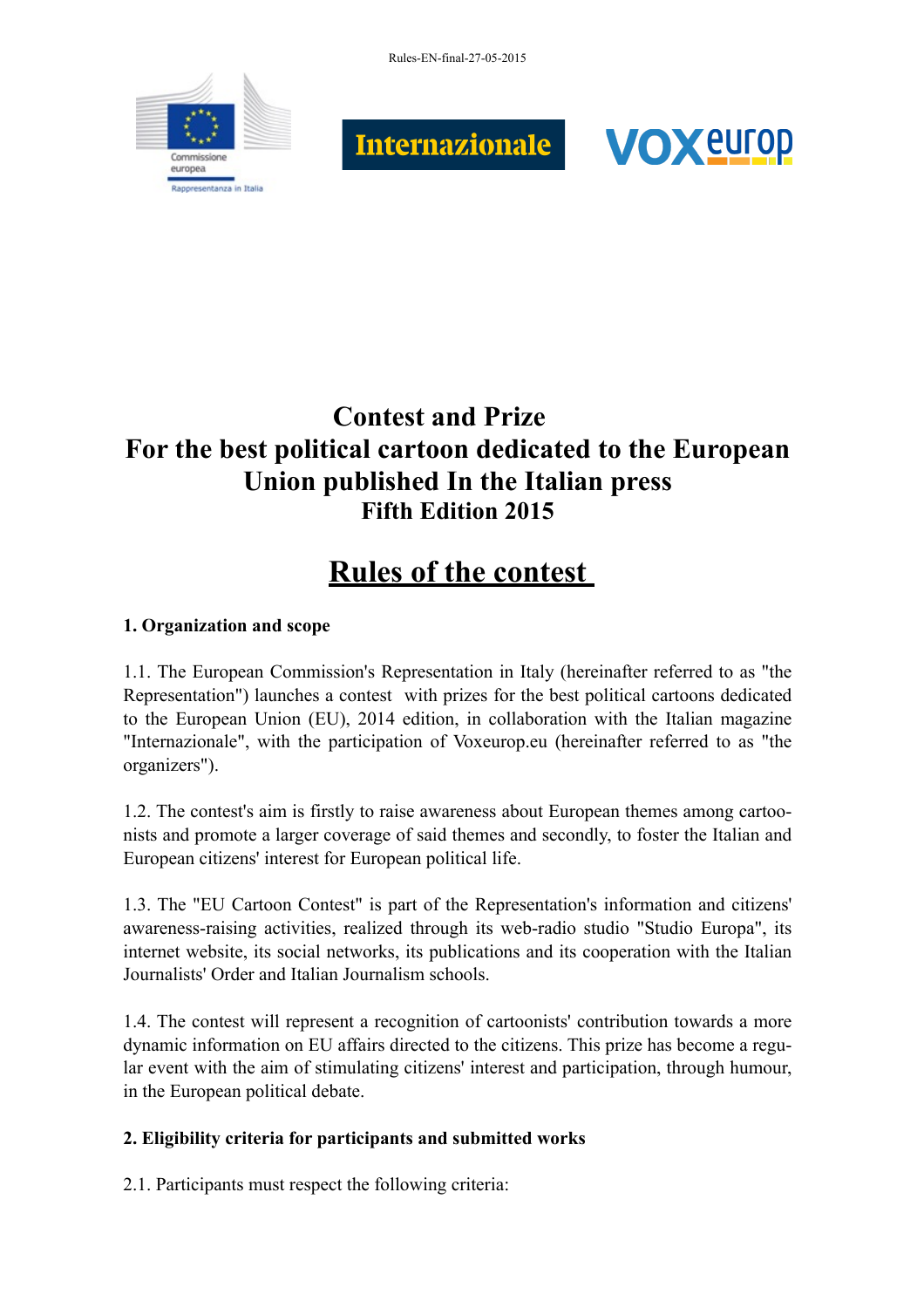2.1.1. Participants to the contest must be citizens or residents in one of the 28 EU Member States or in a country seeking accession to the EU;

2.1.2. Cartoons entered into the contest must have been published in the Italian language in the Italian press (original language or translated in Italian), on a professional website or blog, created by cartoonists' associations, and dedicated to cartoons (see art. 2.1.3);

2.1.3. The seat of the editorial office of the media in Italian language (printed, website or blog) which has published the cartoons must either be in Italy or be legally or contractually linked to an Italian registered media with an office in Italy;

2.1.4. The editorial office, of the Italian media website or blog that published the cartoon must be legally registered in Italy. For cartoonists' associations' blogs, evidence of registration must be attached.

2.1.5. Persons working for the EU Commission, the organizers of the contest, the members of the Jury or their family members are not eligible for participation to the contest;

2.1.6. Participants must be at least 18 years old;

2.2. Submitted works must respect the following criteria:

2.2.1. They must deal with the EU public agenda in a wider sense (i.e. EU actions and policies, political personalities, legislation, as well as their impact on citizens, the environment, etc.);

• 2.2.2. Submitted cartoons must be intended for print media or for a news website, including websites and blogs specializing in political satire (see art. 2.1);

2.2.3. They must have been published on a medium (printed or on-line) as described in point 2.1.3 and 2.1.4.

2.2.4. The cartoons must have been published between the

## **1st of October 2014 and the 30th June 2015.**

Participants are requested to give proof of the publication and diffusion. 2.2.5. They must have been published in Italian language (either original or translation);

2.2.6. They must respect the following standards of the EU editorial charter:

(i) Do not include anything which could offend good taste or decency, or is likely to encourage crime or lead to disorder, or could offend those watching or listening;

(ii) Do not involve improper exploitation of any susceptibilities of the public or any abusive treatment of the religious views and beliefs of those belonging to a particular religion or religious denomination;

2.2.7. Works must not have been awarded a different prize before the time limit f or the submission of the works.

2.2.8. Works must not have received contributions by any EU Institution.

#### 2.3. Failure to comply with any of the criteria indicated at point 2.1 and point 2.2 will *lead to the exclusion of the candidate.*

#### **3. Publication of the contest**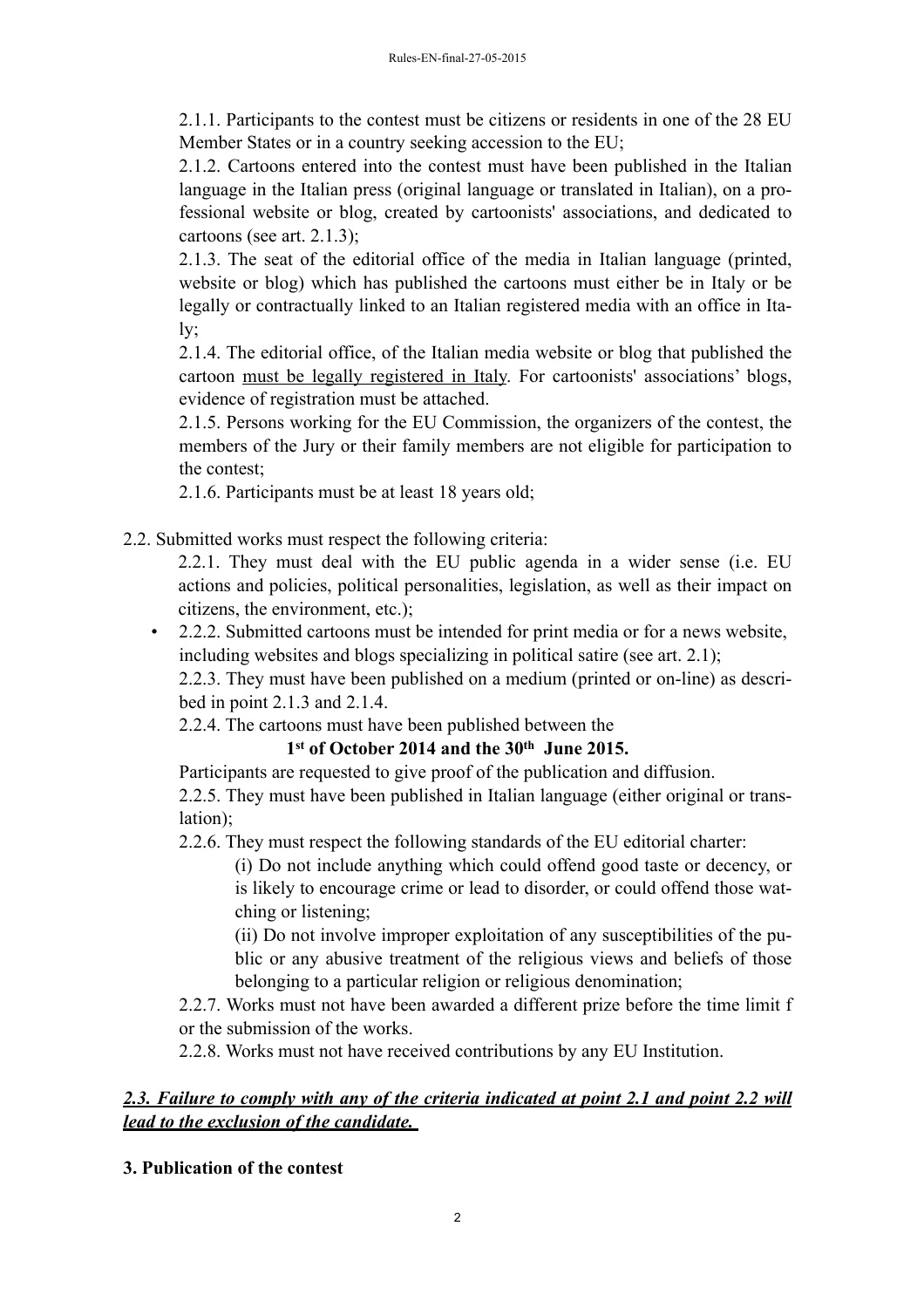3.1. The organizers will publish the call for applications on their websites together with the present contest rules and the participation form. Where appropriate, they will also advertise the contest.

3.2. The call for applications for the 2015 edition of the contest:

- \* **will be opened on the 28th of May 2015**
- **\* will be closed on the 6th of July 2015.**

#### **4. Presentation of the works**

4.1. The way of presentation of the works must conform strictly to the following specifications:

4.1.1. Works will be presented in a format compatible with high definition reproduction (minimum 300 dpi);

4.1.2. If works are sent via registered mail or delivered by hand (see point 4.2) 3 paper colour copies in good quality must be attached;

• 4.1.3. Applications must specify the name of the professional Italian media outlet or website in the Italian language (see point 2.1.3 and Annex II and III) where the cartoon has been published (original or translation) for the first time, as well as the date of publication for each submitted cartoon.

4.2. All proposals must be sent:

- By electronic mail to:

#### **[vignette@internazionale.it](mailto:vignette@internazionale.it)**

- Or by registered mail (recommended, with the postmark as proof of the date of posting) or delivered by hand against receipt to the following address of the magazine "Internazionale":

#### **Internazionale Premio Vignetta europea Via Volturno, 58 I-00185 Roma**

For postal items the postmark will be conclusive regarding the respect of the delay; in case of delivery by hand a deposit slip will be delivered

4.3. Each candidate can submit up to three different cartoons. They may either have been published separately or be part of a series

4.4. Collective candidacies are admitted for groups composed of a maximum of five authors, provided that each author is clearly identified in the participation form, without prejudice to full compliance with the dispositions of the present rules.

4.5. Each work must be sent individually together with the required participation form (in annex). This form will be downloadable from the mentioned internet websites. Forms must be fully completed by every candidate, both by individuals and groups of candidates (see art. 4.4).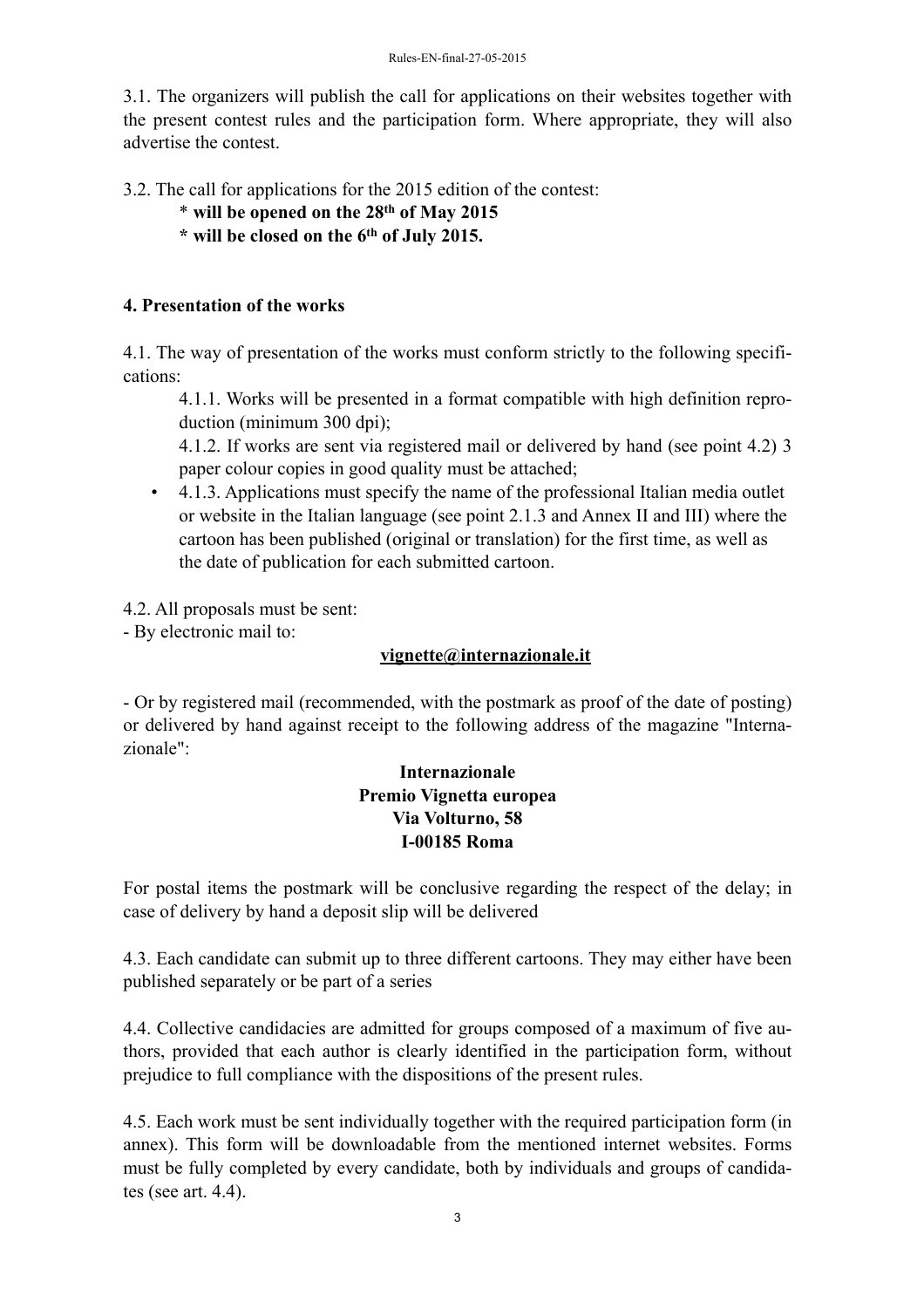4.6. The deadline for sending the cartoons and the relative participation forms is:

#### **6th of June 2015 (up to 2.00 p.m.)**

4.7. In submitting a candidature, the participant accepts that he/she has read and understood the competition rules;

4.8. After reception of the envoy of the cartoon(s) and participation(s) form(s) the candidates will receive a confirmation e-mail from the organizers. This confirmation is a condition for the participation to the contest.

4.9. The organizers retain their right to refuse candidacies not complying with the criteria defined in the present rules.

4.10. Candidate cartoons complying with the present rules will be examined by a Jury (see point 6). The Jury will select one cartoon for each participant.

4.11. The selected cartoons will be published on the Facebook page of "Internazionale", thus permitting a public vote on-line.

4.12. Professional reproductions of the cartoons admitted to the contest will be exhibited during the "Internazionale" Festival in Ferrara ( $2<sup>nd</sup>$  of October –  $4<sup>th</sup>$  of October 2015).

4.13. After the public vote, the Jury will meet to evaluate the cartoons admitted to the contest (see points 5 and 6).

4.14. The organizers retain their right to publish the cartoons admitted to the contest in an exhibition catalogue with comments explaining the context and the political event to which the cartoons refer. Candidates' cartoons will be accompanied by the name, a photograph and a brief CV of the cartoonist.

4.15. The cartoons sent to the contest must comply with copyright legislation.

4.16. Subject to the agreement declared in the participation form, by the authors, the Representation may use some of the cartoons for its websites and social networks or as promotion material (with due reference to the author and media of publication).

4.17. No inscription fees are foreseen.

#### **5. Evaluation criteria**

5.1. Cartoons that are not related to EU policies, or not published in the media as stated in point 2, will be excluded.

5.2. Cartoons not considered sufficiently professional may be excluded by the Jury.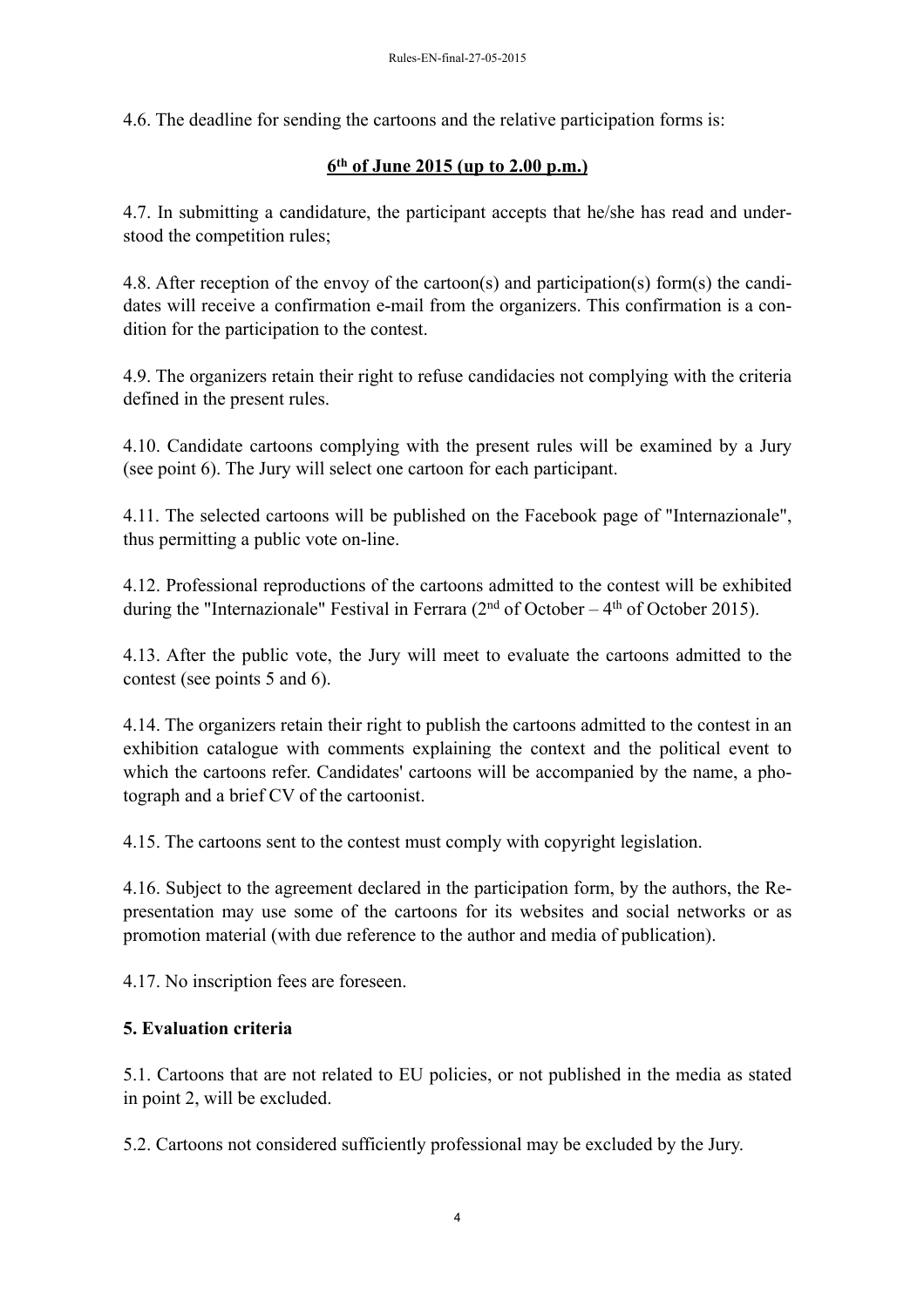5.3. Cartoons chosen by the Jury and admitted to the contest will be judged on the basis of the following evaluation criteria:

5.3.1 - Originality (30%); 5.3.2 - Humour (20%); 5.3.3 - Quality (30%);

5.3.4 - Results of the public online vote (20 %) (see art. 4.10, 4.11 and 6.3);

5.4. Each member of the Jury will attribute a mark between 0 and 10 in connection with criteria 5.3.1 to 5.3.3. To the public vote for a cartoon (criterion 5.3.4) will be attributed a mark proportional to the number of votes (votes for the cartoon divided by the total number of votes, multiplied by 10).

5.5. The five winners will be those having received the highest marks (a weighted mean of the marks as indicated in point 5.3).

#### **6. The Jury and its working rules**

6.1. An independent Jury of indubitable professionalism will be constituted. The Jury will be composed of seven members: two members of the Representation, a journalist of "Internazionale" and of Voxeurop, two high level journalists specialized in EU affairs and the winner of the 2014 Prize. The President of the Jury will be a delegate of the Director of the Representation. The jury will have the task of:

6.1.1 Making the first selection (see point 4.10 and 5.2),

6.1.2 Subsequently, evaluating the selected cartoons and choosing the winners (see point 4.13).

6.2. Selected cartoons will be judged by the public by an online vote.

The public vote will take place on the Facebook page of the "Internazionale":

www.facebook.com/Internazionale

#### **Between 21st of July and the 13th of September 2015.**

6.3. The Jury will choose the winners from the list of selected candidates on the basis of the evaluation criteria set out at point 5.3.

6.4. The vote of the Jury is secret.

6.5. The organizers will assign the prizes on the basis of the Jury's proposals based on the evaluation criteria set out at point 5.

6.6. The Jury and organizers' decision is final.

6.7. Entrants release Facebook from any liability whatsoever with respect to the conduct and outcome of the contest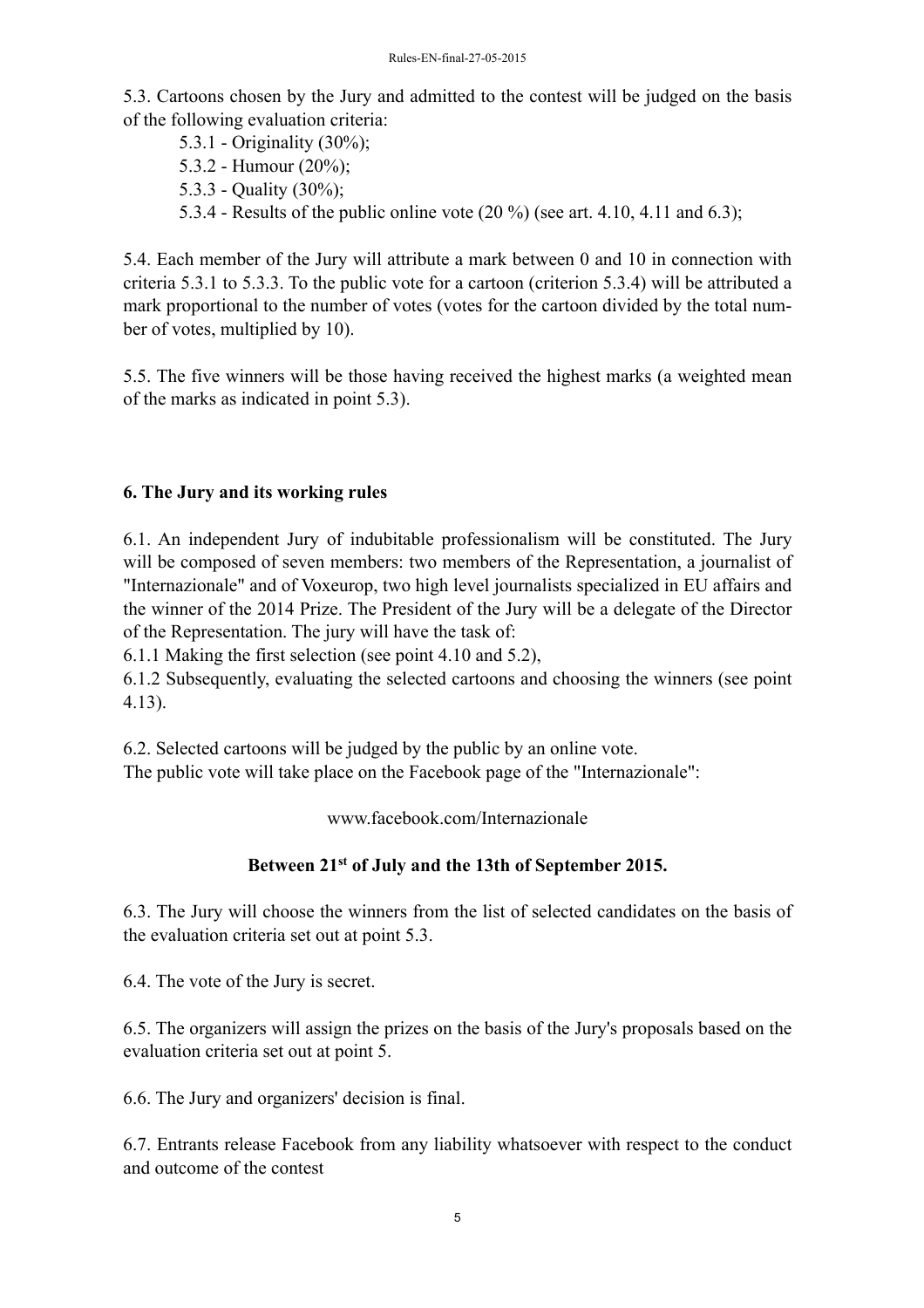#### **7. Prizes**

7.1. The winners of the "Best EU Cartoon Contest" declared by the Representation following the rules set out at points 5 and 6 will receive:

| $\bullet$ | First prize          | € 1.400        |
|-----------|----------------------|----------------|
| $\bullet$ | Second prize         | $\epsilon$ 800 |
| $\bullet$ | Third prize          | €400           |
| $\bullet$ | Public special prize | $\epsilon$ 200 |
| $\bullet$ | Jury special prize   | $\epsilon$ 200 |

7.2. The three first choices by the public will be mentioned (being or not different from the Jury's choice) both in the Ferrara exhibition and in the published results.

7.3. The selected Cartoons (see art. 6.1) after the first selection will be published in a catalogue and exhibited to the public during the "Internazionale Festival" in Ferrara.

#### **8. Prizing ceremony**

8.1. The award ceremony will take place on Sunday 4th October 2015, during the "Internazionale Festival" of Ferrara.

8.2. The winning cartoon, and the 2° and 3° classified, as well as the two cartoons chosen by the public and by the jury will be published on the Representation's and organizers' website and social networks.

#### **9. Information on privacy**

9.1. We will record and further process your personal details to the extent that they are necessary for the follow-up of your participation in this contest.

9.2. Your data will be handled in conformity with Regulation (EC)  $N^{\circ}$  45/2001 on the protection of individuals with regard to the processing of personal data by Community institutions and bodies and on the free movement of such data.

9.3. Your data are recorded and stored as long as follow-up actions are needed in the context of your participation.

9.4. For transparency purposes, the contributions, including your name and position in your organization may be communicated to the public.

9.5. Right of rectification & personal data controller.

Should you require further information concerning the processing of your personal details or exercise your rights (e.g. access or rectify any inaccurate or incomplete data or [oppose the publication of your details on Europe\) please write to: COMM-REP-](mailto::%25252520comm-rep-rom@ec.europa.eu)ROM@ec.europa.eu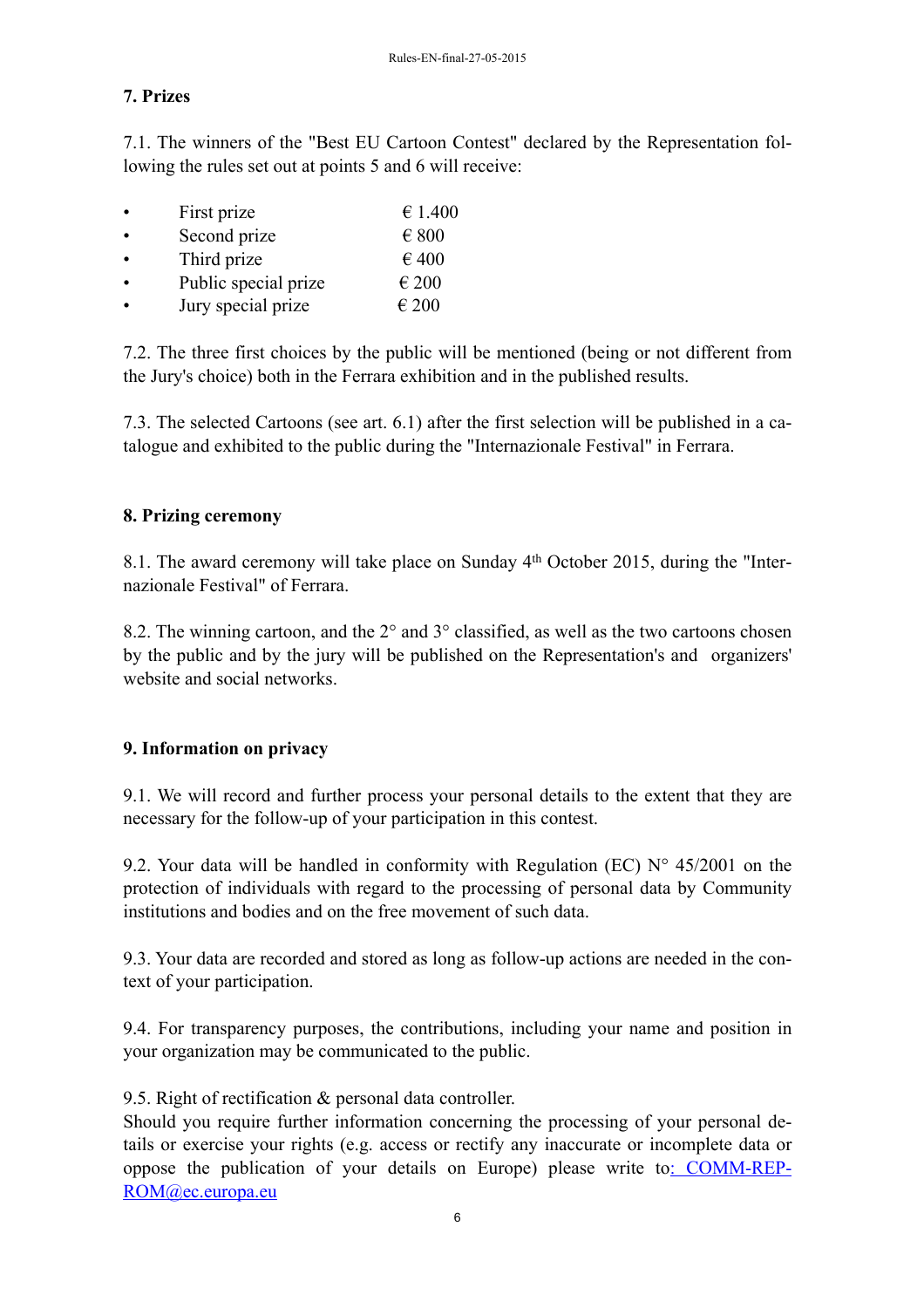9.6. You have the right of recourse at any time to the European Data Protection Supervisor at:

edps@edps.europa.eu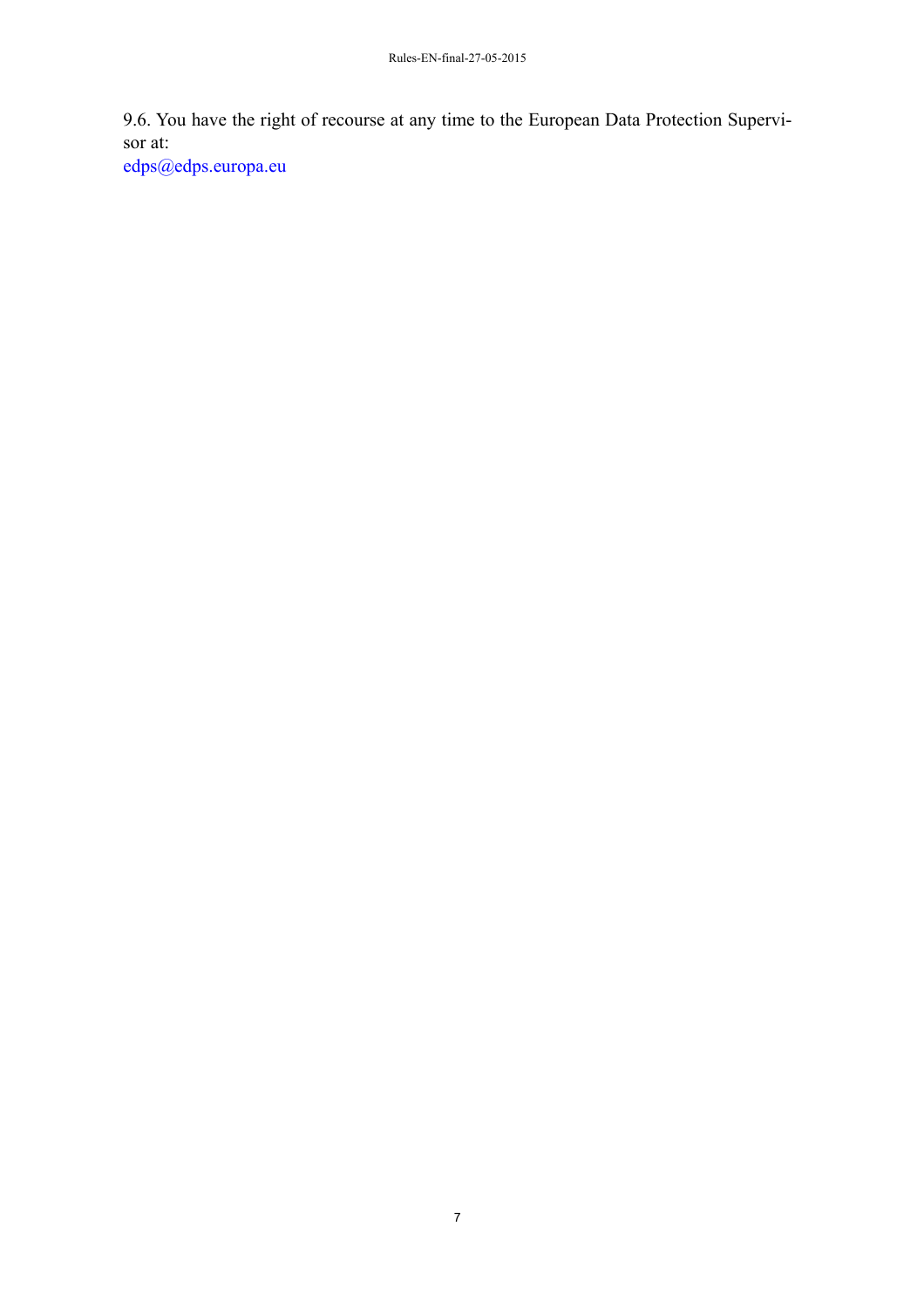# **Annex: Participation Form**

#### **Contest and Prize for the best political cartoon dedicated to the European Union published In the Italian press – Fifth Edition 2015**

The participation form includes:

I – Personal data, filled table in all its parts in capital letters.

II – Details of the contributions.

If the applicant sends more than one cartoon, each submission must be accompanied by the "Details of the contribution" form and comments.

III – Evidence of the cartoon's publication must be presented (precise description with internet links or printed page of the medium on which it was published)

IV – Statement of agreement by the candidate

V – Short Curriculum Vitae  $(2 - 8)$  lines)

VI – A short text where the applicant will explain the reasons for the choice of topic and its merits as a tool for political information and debate.

#### **Points V and VI will be published in the competition catalog (see point 7.3 of the Rules of the Contest)**

These documents must be sent together with each cartoon submitted:

- By electronic mail: **vignette@internazionale.it**

- Or by registered mail (recommended) or delivered by hand to the following address of "Internazionale":

> **Internazionale Premio Vignetta europea Via Volturno, 58 I-00185 Roma**.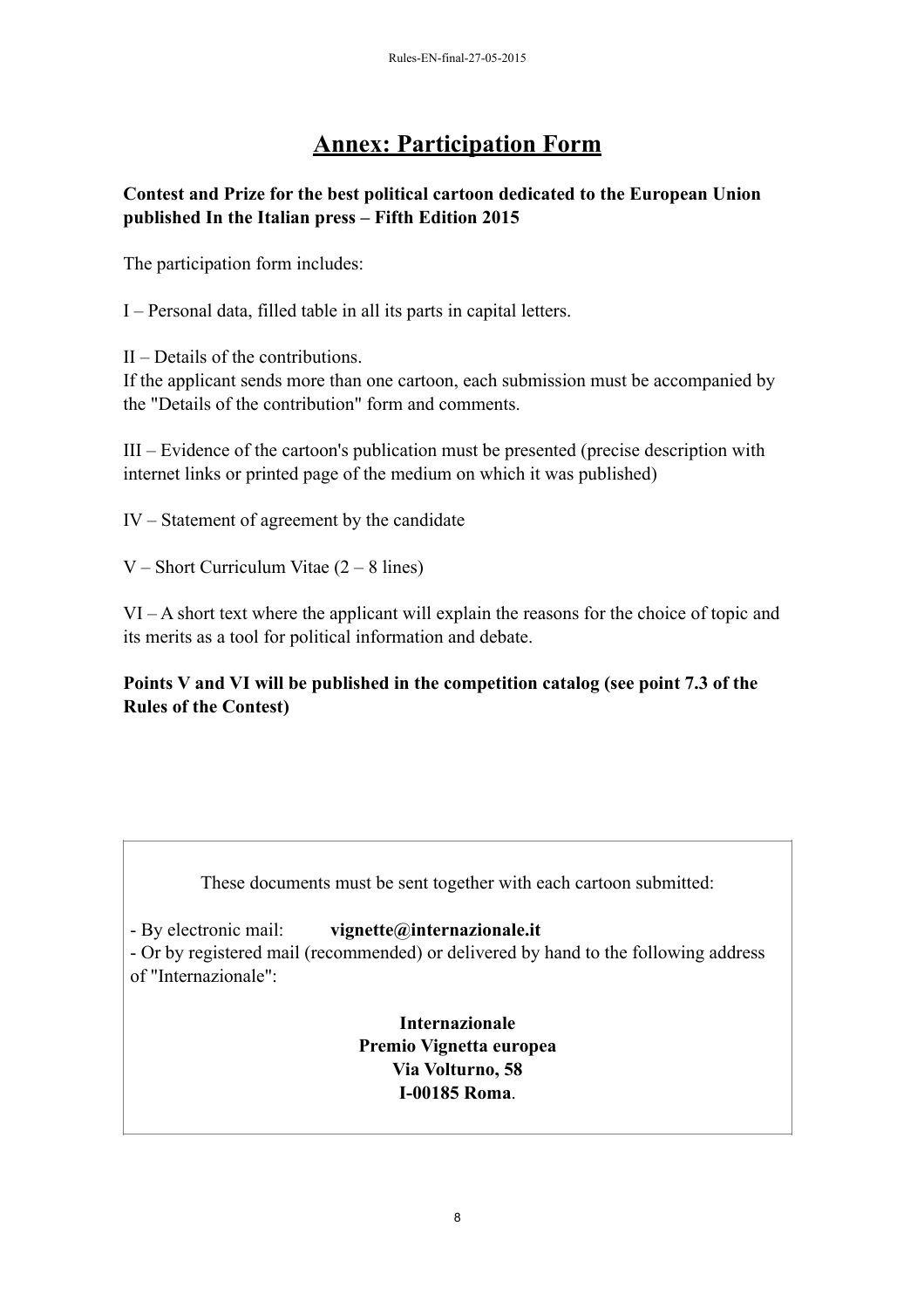# **Annex I: Participation Form**

**Contest and prize for the "Best political cartoon dedicated to the European Union" published in the Italian press - Edition 2015**

| Personal data                      |  |  |
|------------------------------------|--|--|
| <b>First Name</b>                  |  |  |
| Name                               |  |  |
| <b>Stage Name (if available)</b>   |  |  |
| Place and date of birth            |  |  |
| <b>Address</b>                     |  |  |
| <b>Postal code</b>                 |  |  |
| <b>City</b>                        |  |  |
| Phone Number (fixed and/or mobile) |  |  |
| E-Mail                             |  |  |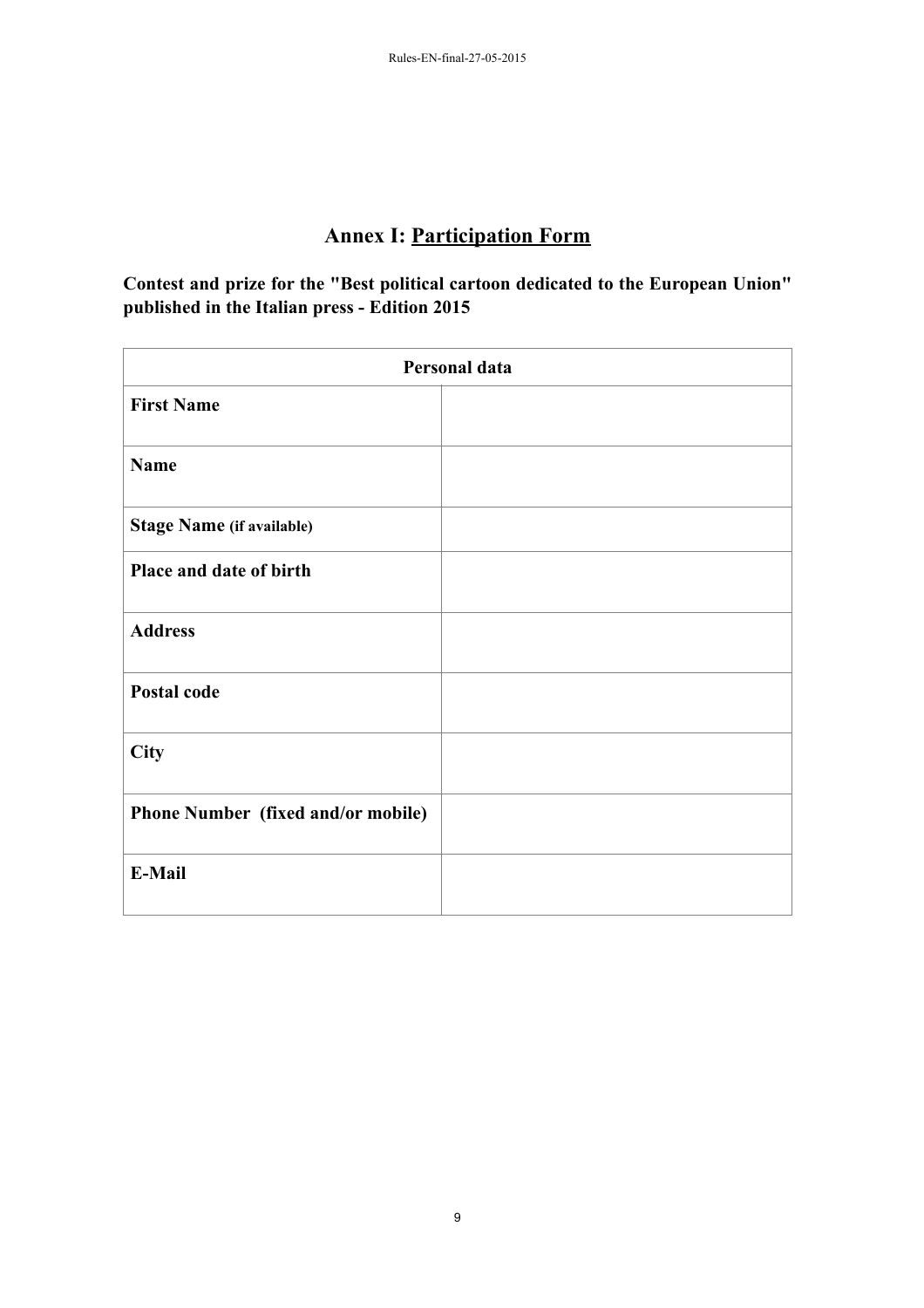# **Annex II – Details on the Contribution**

| Title of the cartoon 1                                                                                                                     |  |
|--------------------------------------------------------------------------------------------------------------------------------------------|--|
| Name of the <u>Italian media</u> (see points<br>$2.1.2$ and $2.1.3$ of the rules of the<br>contest) – printed or website.                  |  |
| <b>ATTENTION:</b> supply the publication's<br>proof                                                                                        |  |
| Publication date of the cartoon in<br>Italian language (original or translated)<br><b>Between:</b><br>1rst October 2013 and 30th June 2014 |  |

| Title of the cartoon 2                                                                                                    |  |
|---------------------------------------------------------------------------------------------------------------------------|--|
| Name of the <u>Italian media</u> (see points<br>$2.1.2$ and $2.1.3$ of the rules of the<br>contest) – printed or website. |  |
| <b>ATTENTION:</b> supply the publication's<br>proof                                                                       |  |
| Publication date of the cartoon in<br>Italian language (original or translated)                                           |  |

| Title of the cartoon 3                                                                                                                                                           |  |
|----------------------------------------------------------------------------------------------------------------------------------------------------------------------------------|--|
| Name of the <u>Italian media</u> (see points<br>$2.1.2$ and $2.1.3$ of the rules of the<br>contest) – printed or website.<br><b>ATTENTION:</b> supply the publication's<br>proof |  |
| Publication date of the cartoon in<br>Italian language (original or translated)                                                                                                  |  |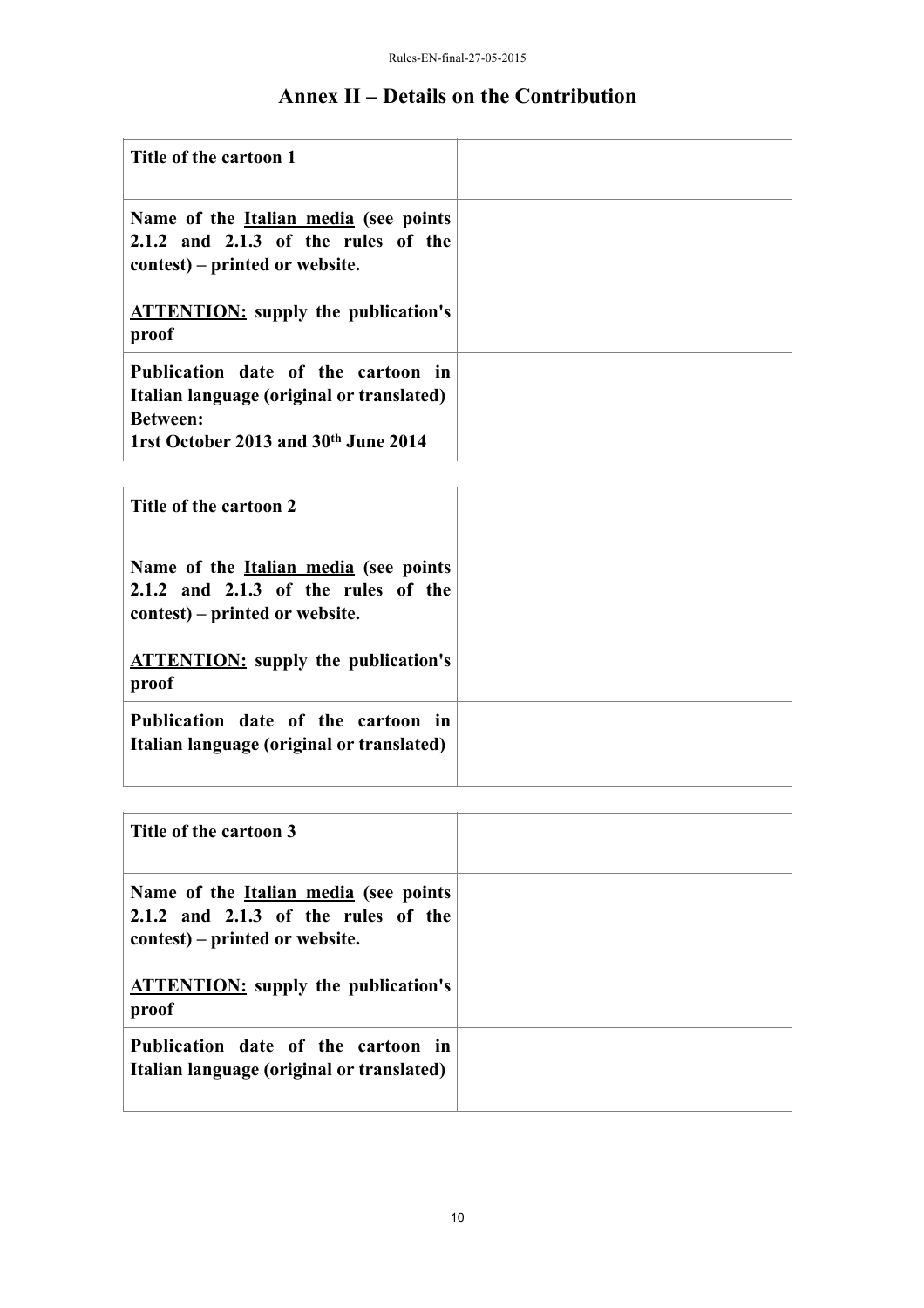## **III – Evidence of the publication**

**- A clear description of the medium on which the cartoon was published (for each cartoon submitted):**

**\* Cartoon 1**

**Title:**

**Type of publication:**

**Publication date:**

**\* Cartoon 2**

**Title:**

**Type of publication:**

**Publication date:**

**\* Cartoon 3**

**Title:**

**Type of publication:**

**Publication date:**

#### **ATTENTION - You must attach:**

**- Link of the publication where the cartoon was published:**

**\*Cartoon 1**

**\*Cartoon 2**

**\*Cartoon 3**

**- Copy of the media's page where the cartoon was published (printed or on-line)**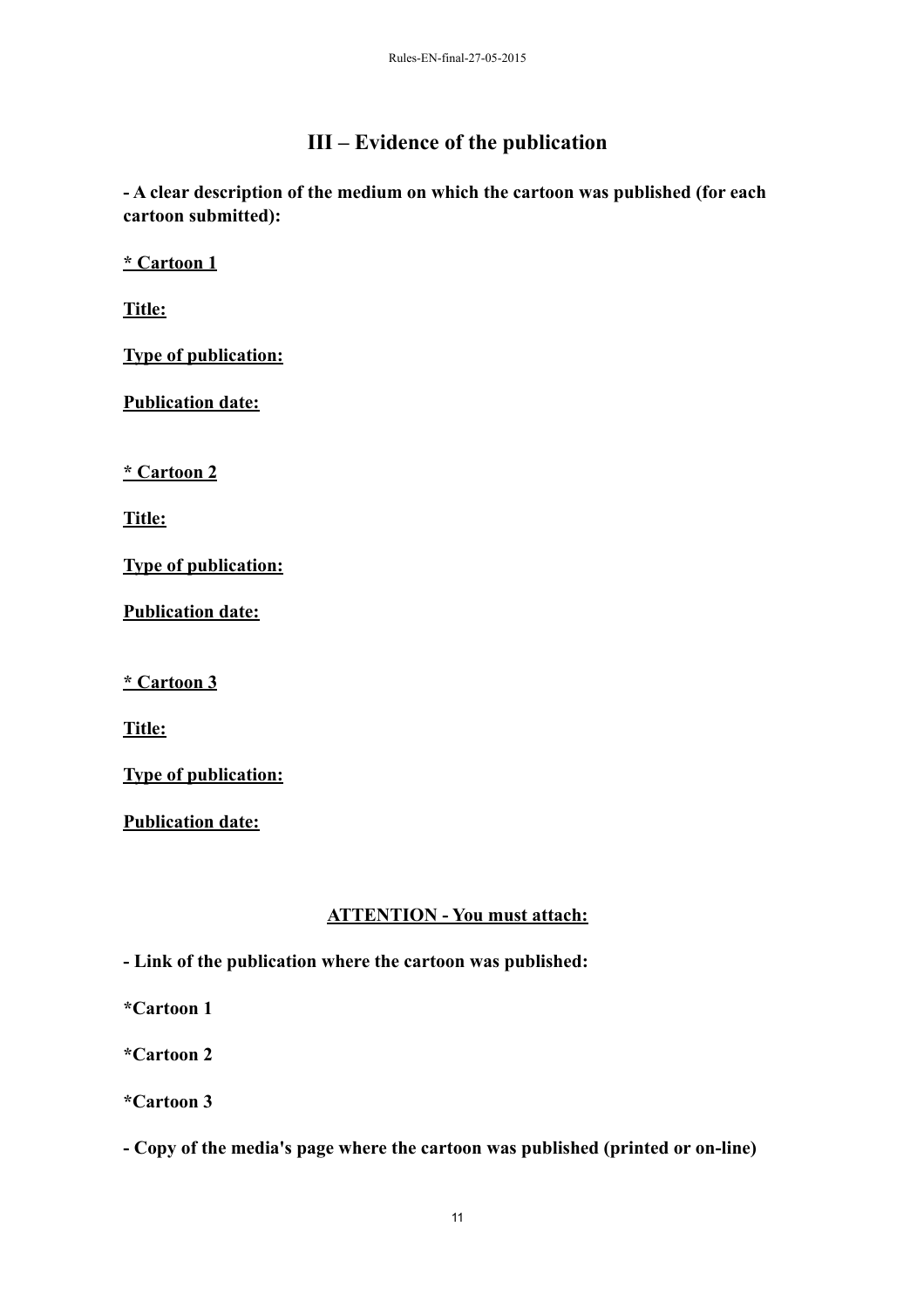**- Evidence of registration or reference media as required by the points 2.1.1; 2.1.3; 2.1.4 of the "Rules of the Contest":**

#### **IV – STATEMENT OF AGREEMENT BY THE CANDIDATE**

I hereby ………………………………….. confirm that the cartoon has been published in accordance with the requirements set out in the rules of the contest and in the participation form.

I hereby also confirm my agreement to the diffusion of my personal data (with the exception of my phone number(s)) for the promotion of the contest results. Moreover, I hereby express my agreement to the publication of the cartoon by the contest organizers (only with author attribution) as precised in art. 4.16 of the Contest's rules.

 $\overline{a}$ 

Date Signature

12